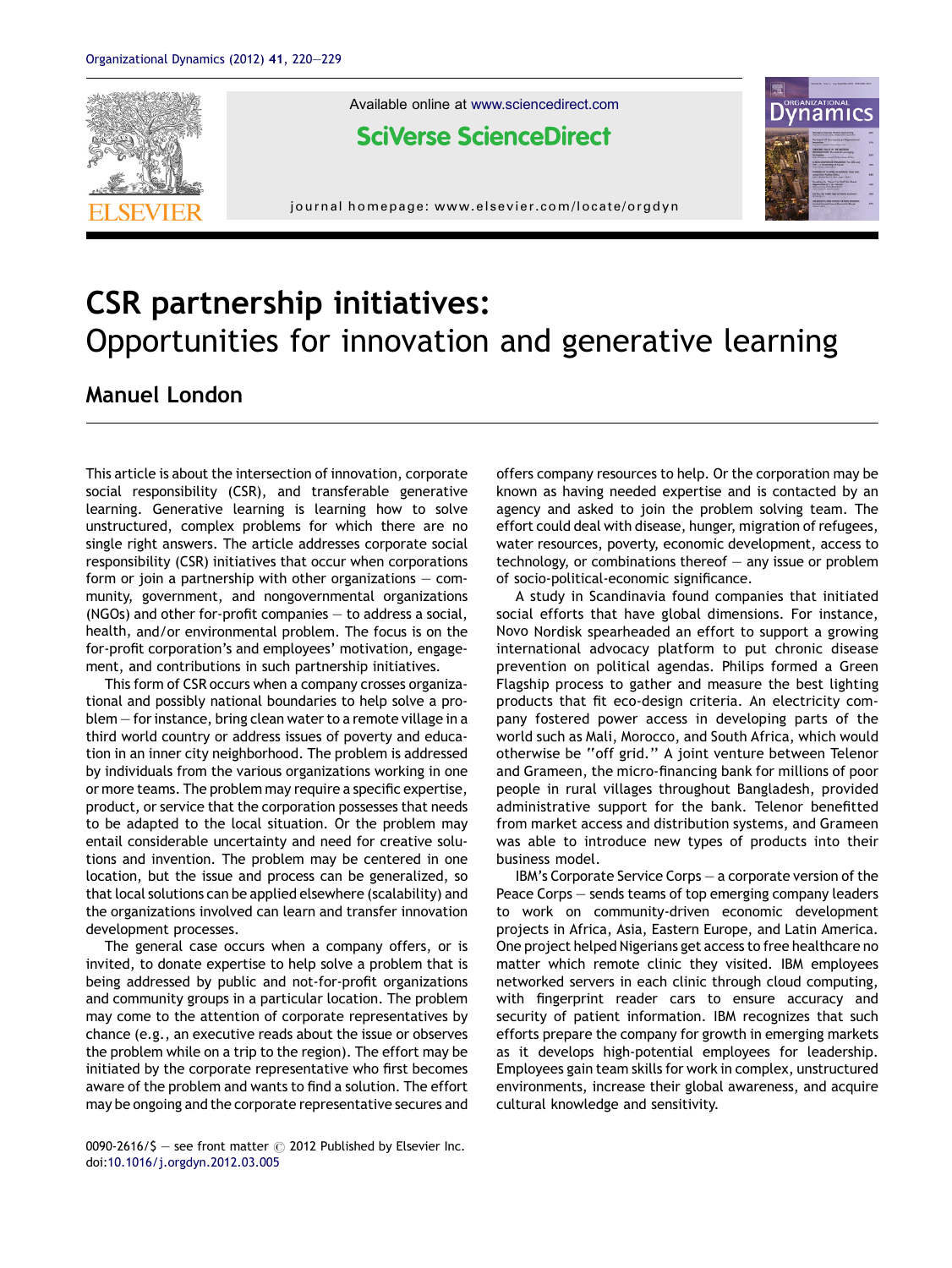Consider some other examples: Levi Strauss & Co.'s Community Involvement Teams of employee volunteers carry out projects on their own with start-up money from the company. Nestlé's Shared Value Approach supports collaboration between the company, governments, and NGOs for such initiatives as training agronomists and field technicians, advice about quality control systems, providing financial support through microfinance loans, and the development of enterprises that support local employment. At Abbott Laboratories, highly specialized employees volunteer in countries such as Tanzania to support health care and economic development. Experts from the company offer extensive training and mentoring for lab staff in healthcare institutions. Other company experts volunteer to work on problems in construction, engineering, facility and equipment maintenance, health care management, information technology, security and waste management. British Petroleum uses site visits as part of its staff training strategy to teach employees about community development. Bankers Trust in Manila has local staff help villagers with business plans and offers technical assistance to build new roads and other infrastructure.

Microsoft's department of corporate citizenship supports social initiatives in strategic planning and program development, field readiness and training, marketing and communications, business integration, and stakeholder engagement. Just as partnership is integral to Microsoft's business model, the company's CSR efforts are partnerships with other companies as well as government agencies and NGOs. Microsoft's goal is to use technology to address societal needs and deploy software to benefit the millions of people they serve. One example of the business strategy-driven CSR is the commitment to reduce the impact of computer use on the environment through power management and energy efficiency. Microsoft formed a partnership with several companies and other organizations to launch the Climate Savers Computing Initiative to offer guidance to individuals and businesses on how to take advantage of industry innovations and best practices that improve energy efficiency and power management. Another Microsoft partnership, the Community Technology Skills Program, teaches basic computing skills to people in emerging and underdeveloped economies around the world. A related effort creates learning materials for teachers to teach others in their country about the computer and allows them to customize the materials to meet the needs of the various audiences. Microsoft recognizes that the value of corporate citizenship is branding  $-$  associating a more educated international society to the products and services of the company, and as a result, allowing shorter time cycles for acceptance of new software and products.

Another form of CSR comes from startup social entrepreneurs. Startups begin with social entrepreneurs who wish to solve problems with scalable, sometimes profit-making, solutions. They see a problem and seek partners and support for developing solutions, obtaining funding, and establishing the venture to deliver products or services to an impoverished region in line with social or environmental needs. The Scandinavian research cited above provided examples of startups that become learning organizations through social entrepreneurship partnerships: (a) Fair Unlimited, a company that reduces poverty by helping producers in Third World countries grow, selling corporate gift products with a fair-trade label, (b) FIN, a clothing manufacturer that applies good labor conditions and high environmental standards in their worldwide supply chain, (c) Audur Capital, a financial services provider of women investors who are dedicated to making socially responsible investments, (d) Clewer, inventor of an innovative water purification system that uses precision bacteria to remove contaminants, and (e) Durat, an environmental firm that reduces pollution by collected raw plastic waste from manufacturing plants and turning it into products used in modern technology and molding systems.

In both the case of corporations and startups, CSR initiatives stem from a problem, engage in problem solving, and generate and test alternative solutions. The process requires engagement  $-$  the investment of time, energy, expertise, and money. It also requires the commitment of the participants — the demonstration of caring and valuing their participation. The task is generative in that it entails analyzing problems, brainstorming new ideas, and formulating new work processes. In the process, participants acquire new skills, knowledge, and information, and benefit from diversity of expertise and background. The outcomes are innovative solutions — those that go beyond existing methods and likely incorporate new or different ways of using technology. The participants learn how to be generative, which they can then apply in other situations. The company can incorporate generative methods in its regular operations as employees gain team problem-solving skills. The startup can become a flexible, responsive, learning organization.

## REASONS FOR CORPORATE INVOLVEMENT IN SOCIAL INNOVATION

Companies may use social issues as a learning laboratory to identify unmet needs and develop solutions that create new markets while also addressing significant social concerns. Companies can create profitable markets while also helping the poor address urgent needs. Strategic CSR occurs when companies accept social responsibility and integrate it into their core business strategy.

Focusing on current social and environmental needs gives corporations a chance to develop sustainable products or services and be drivers for social change. Firms consider traditionally unrepresented stakeholders, including the environment and future generations, as they meet a ''triple bottom line'' — attention to people, planet, and profit. They become, or are, innovative enterprises. Innovating enterprises differ from optimizing enterprises. Innovative enterprises create transformations in technology and/or market conditions, whereas optimizing organizations develop adaptations to maximize efficiency.

Innovating is a generative process, and people, teams, and organizations can learn to be generative. CSR teamwork offers opportunities for learning to be generative and innovative. The work addresses problems that have value to the corporation's reputation and bottom line. It addresses them directly through solutions that may be commercialized, and indirectly through transference of knowledge to other aspects of the company's products or services. The process requires openness to new ideas and ways of thinking, understanding of multiple parties' perspectives (those providing expertise and those affected directly by the problem), and